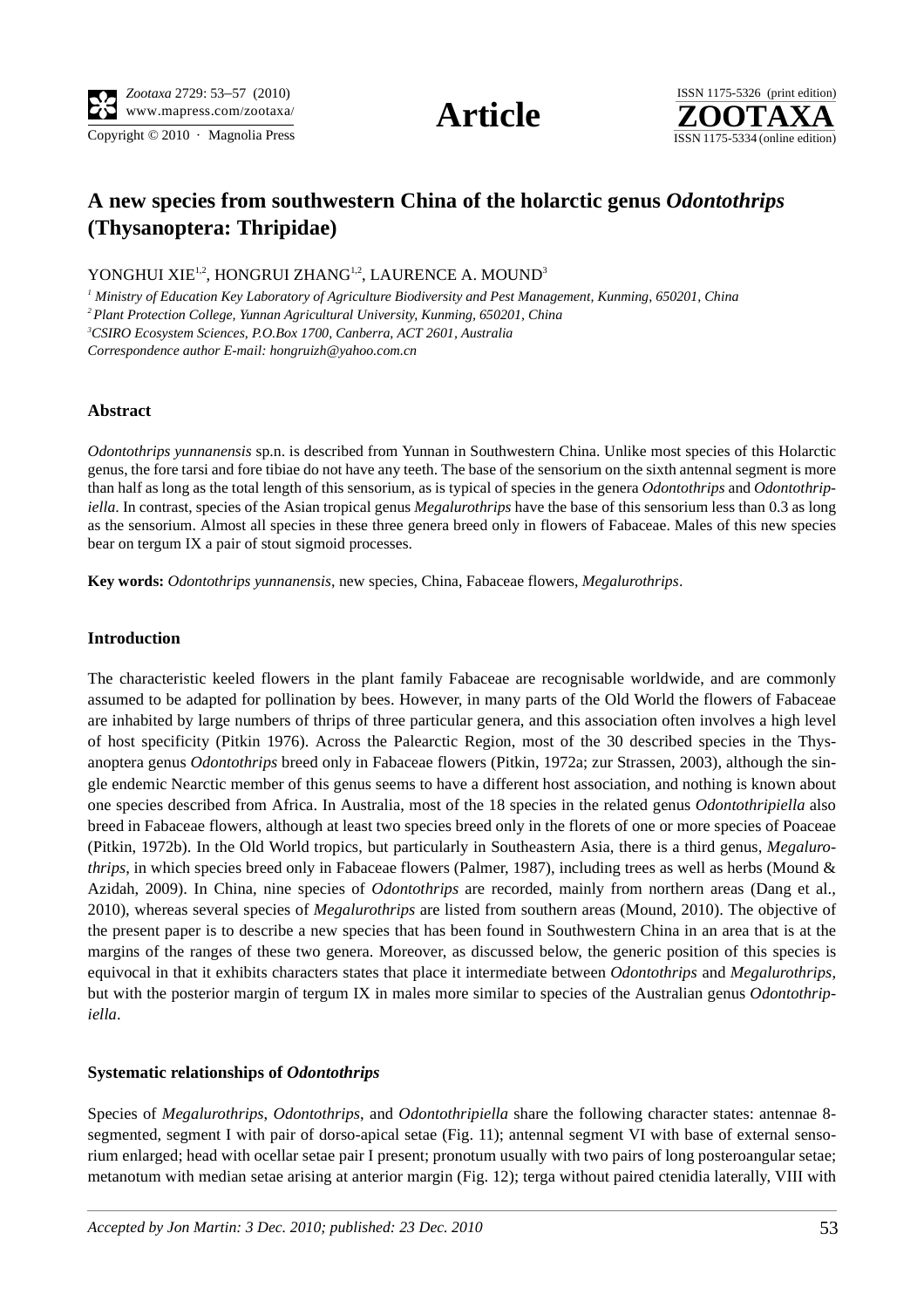an irregular group of microtrichia present anterolateral to each spiracle, posteromarginal comb of microtrichia present only laterally; male sterna without pore plates; male tergum IX posterior margin usually with pair of tubercles or short, stout setae (Figs 4–8). This suite of character states indicates that these three genera are closely related within the *Megalurothrips* genus-group (Mound & Palmer, 1981), a relationship further supported by their shared host-plant associations with members of the Fabaceae. Species of the Australian genus *Odontothripiella* have two (rarely one) curved claw-like tubercles at the apex of each fore tibia. Similar curved tubercles also occur on the fore tibiae of species of *Odontothrips*, although in many species of this genus the tubercles are small and easily overlooked. In contrast, the species of *Megalurothrips* never have fore tibial tubercles. In species of *Odontothripiella* and *Odontothrips* the base of the sensorium on antennal segment VI is greatly expanded (Figs 1, 3), the maximum length of the base being more than 0.7 of the total length of this sensorium. In contrast, the base of this sensorium in species of *Megalurothrips* is only a little longer than wide, with a maximum length less than 0.3 of the sensorium total length (Fig. 2). Species of *Odontothripiella* can be distinguished from members of the other two genera because on antennal segment V they all have the base of the sensorium enlarged (Fig. 3), two to four times as large as the base of the nearest seta, whereas this sensorium does not have an enlarged base in species of the other two genera. Moreover, *Odontothrips* and *Megalurothrips* species always have two pairs of equally long pronotal posteroangular setae, whereas species of *Odontothripiella* usually have the outer pair of these setae considerably shorter than the inner pair, and both pairs are very short in one species.



**FIGURES 1–8**. *Odontothrips* and related genera. **(1)** *O. yunannensis* antenna. **(2)** *Megalurothrips typicus* antennal segments IV–VIII. **(3)** *Odontothripiella australis* antennal segments IV–VIII. Male tergum IX 4–8: **(4)** *O. australis*; **(5)** *Odontothripiella buloba*; **(6)** *M. usitatus*; **(7)** *M. sjostedti*; **(8)** *O. yunannensis*.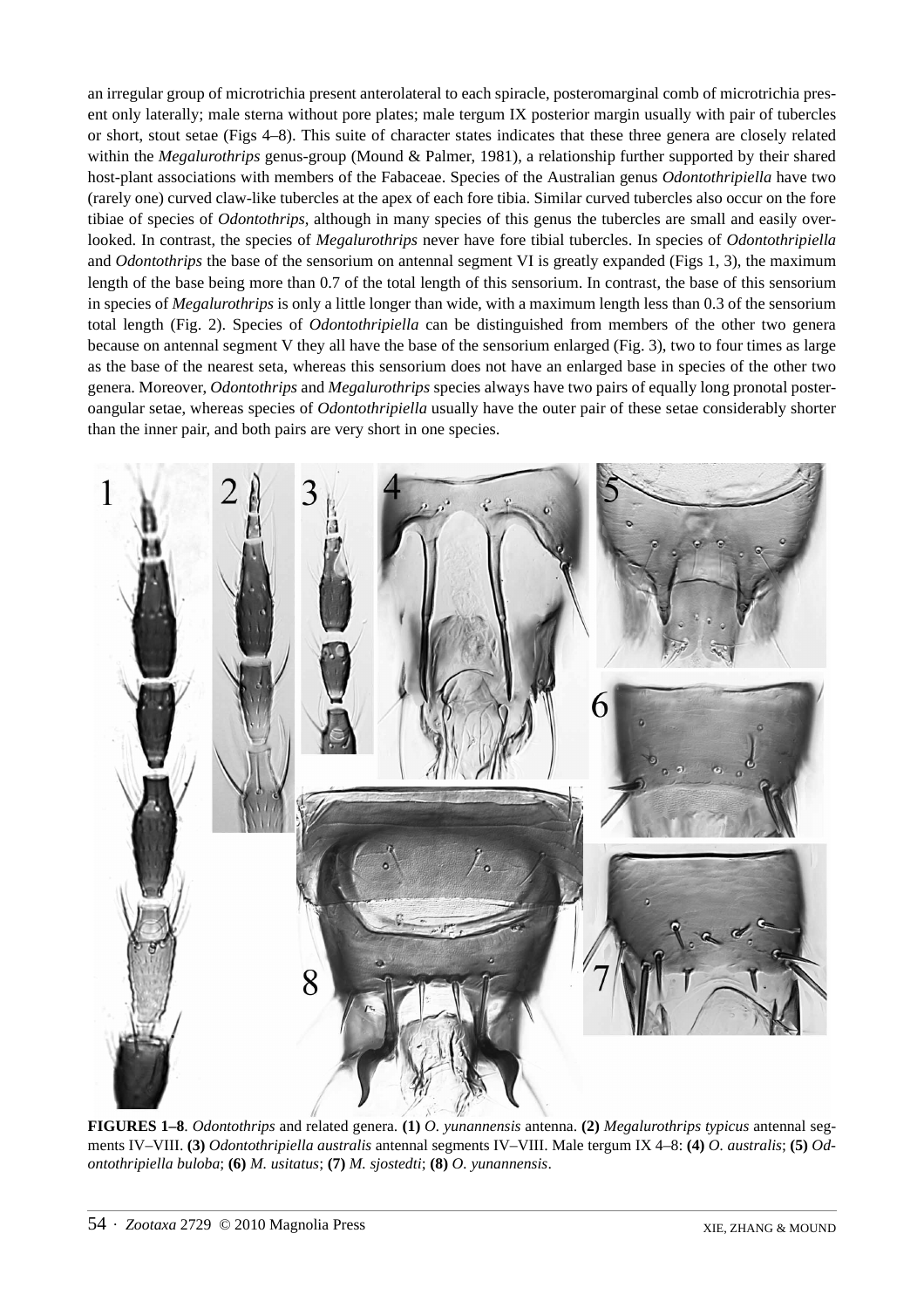#### *Odontothrips yunnanensis* **sp. n.**

(Figs 1, 8–13)

*Female macroptera*. Body dark brown (Fig. 9); all tarsi yellow, also fore tibia, apex of fore femur, and antennal segment III; fore wing including clavus brown, with basal quarter pale (Fig. 13). With the character states indicated above; antennal segment VI with base of sensorium more than 0.7 as long as total length of this sensorium (Fig. 1). Head with ocellar setae pair III arising on anterior margins of ocellar triangle, postocular setae small (Fig. 11). Fore tibia without claw-like processes at apex; fore tarsus without tubercles on inner margin. Metanotum with campaniform sensilla arising medially (Fig. 12). Fore wing first vein with setal row comprising about 4 setae at base, then 11–12 setae, then 4–5 setae near apex; second vein with complete row of setae (Fig. 13); clavus with 5 marginal and one discal setae, terminal seta longer than subapical. Abdominal tergum I with transversely reticulate sculpture; terga IV–VIII with no sculpture mesad of setal pair S2; IX with two pairs of campaniform sensilla; median split on X short; pleuroterga and sterna without discal setae; sternum VII setal pair S1 arise in front of margin, S2 and S3 arise at margin.

*Measurements* (holotype female in microns). Body length 1690. Head, length 160; width across eyes 165. Ocellar setae III length 58. Pronotum, length 170, maximum width 220; posteroangular setae length 66, 70. Metanotum median setae length 68. Fore wing, length 900. Abdominal tergum IV median setae length 13; tergum X setae length 110. Antennal segments III–VIII length 63, 64, 42, 60, 17, 18; sensorium on antennal VI length 36, length of base 25.

*Male macroptera*. Body smaller and more slender than female (Fig. 10); colour similar to female but antennal segment II yellow, and all tibiae and apices of femora sometimes yellow; sternal posterior margins without median lobe; tergum IX posterior margin with pair of stout sigmoid processes, basal half straight but then curving sharply dorsally, and then curving to posterior and terminating in a blunt point (Fig. 8).

*Measurements* (paratype male in microns). Body length 1280. Fore wing, length 685. Antennal segments III–VIII length 48, 49, 32, 46, 13, 14; sensorium on antennal VI length 28, length of base 19.

**Specimens examined.** Holotype female, **CHINA**, Yunnan Province, Yanjin County, (28° 06' N, 104° 14' E), from *Phaseolus vulgaris* flowers at 639 m, 23.vi.2010, (Xie Yong-Hui), in Yunnan Agricultural University, Kunming.

Paratypes: 29 females, 14 males, collected with holotype; paratypes deposited in Academy of Sciences, Beijing; South China Agricultural University, Guangdong; Australian National Insect Collection, Canberra.

**Comments.** At species level this new species is readily distinguished, by the long base of the sensorium on the sixth antennal segment, the lack of fore tibial tubercles, the presence of several setae on the distal half of the first vein of the fore wing, and the armature on tergum IX of males. However, its systematic position is more equivocal, being intermediate between the three major genera of the *Megalurothrips* genus-group. The complete absence of tibial and tarsal tubercles suggests a relationship with *Megalurothrips*. However, the enlarged sensorium on antennal segment VI (but not on V) suggests a relationship to *Odontothrips*, but the very large processes on the posterior margin of tergum IX in males seem more similar to the structures found in this position in some species of *Odontothripiella*. Despite the fact that males in many species of these three genera have either processes or prominent setae on the posterior margin of tergum IX, the homologies of these processes remain unclear. For example, *Megalurothrips sjostedti* has a pair of spine-like processes (Fig. 7) that are homologous with but considerably larger than those of the type species, *M. typicus*, whereas *M. usitatus* has no such processes (Fig. 6). In contrast, some but not all *Odontothrips* species have a pair of small, stout setae on short tubercles, and some *Odontothripiella* have similar setae that are often on much longer processes (Figs 4, 5).

# **Acknowledgements**

This study was supported by the Special Fund for Agro-Scientific Research in the Public Interest (No. 200803025) and Natural Science Funds of Yunnan Province (No.2007C054M).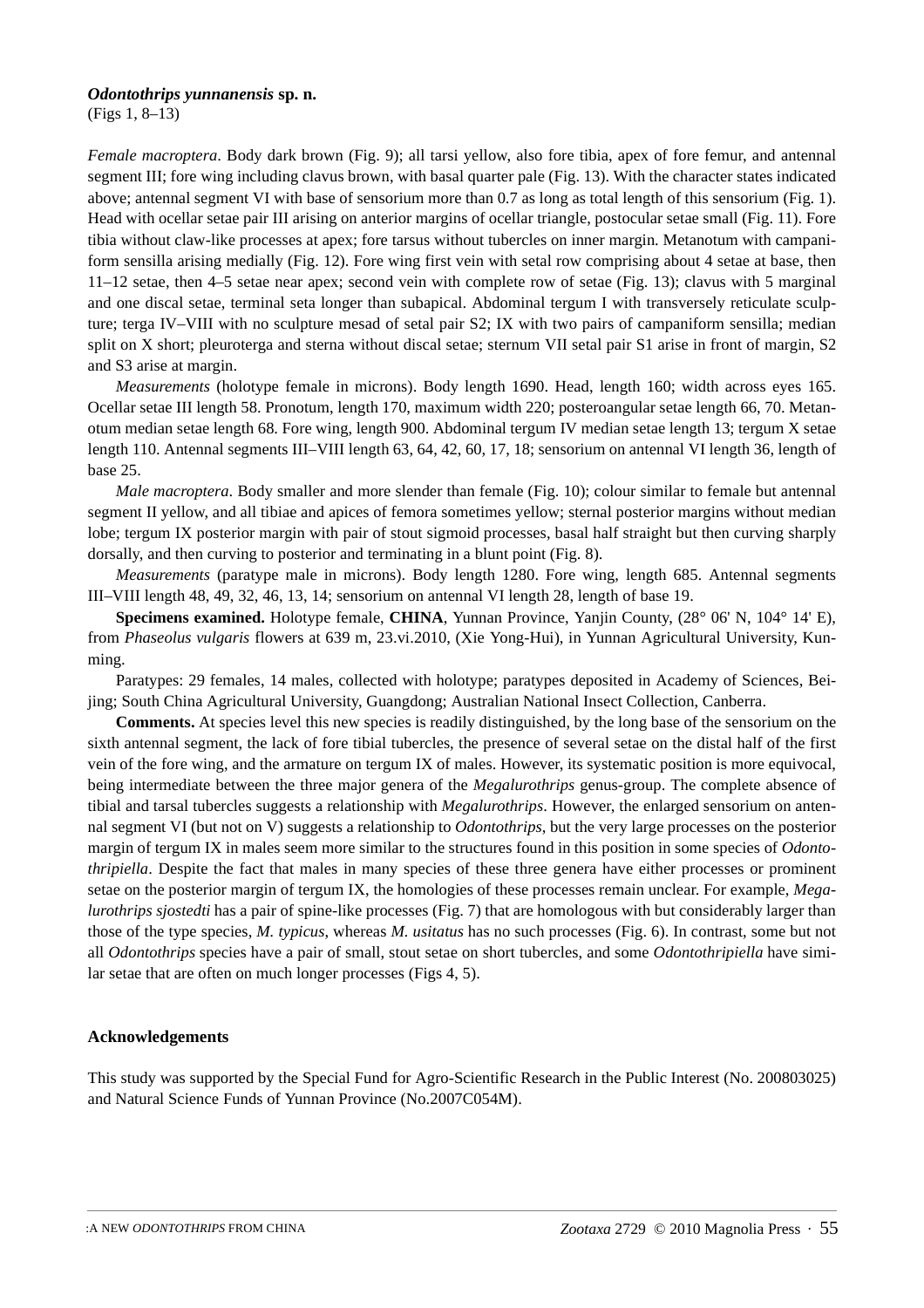

**FIGURES 9–13.** *Odontothrips yunannensis*. **(9)** Female. **(10)** Male. **(11)** Head and pronotum. **(12)** Mesonotum and metanotum. **(13)** Fore wing.